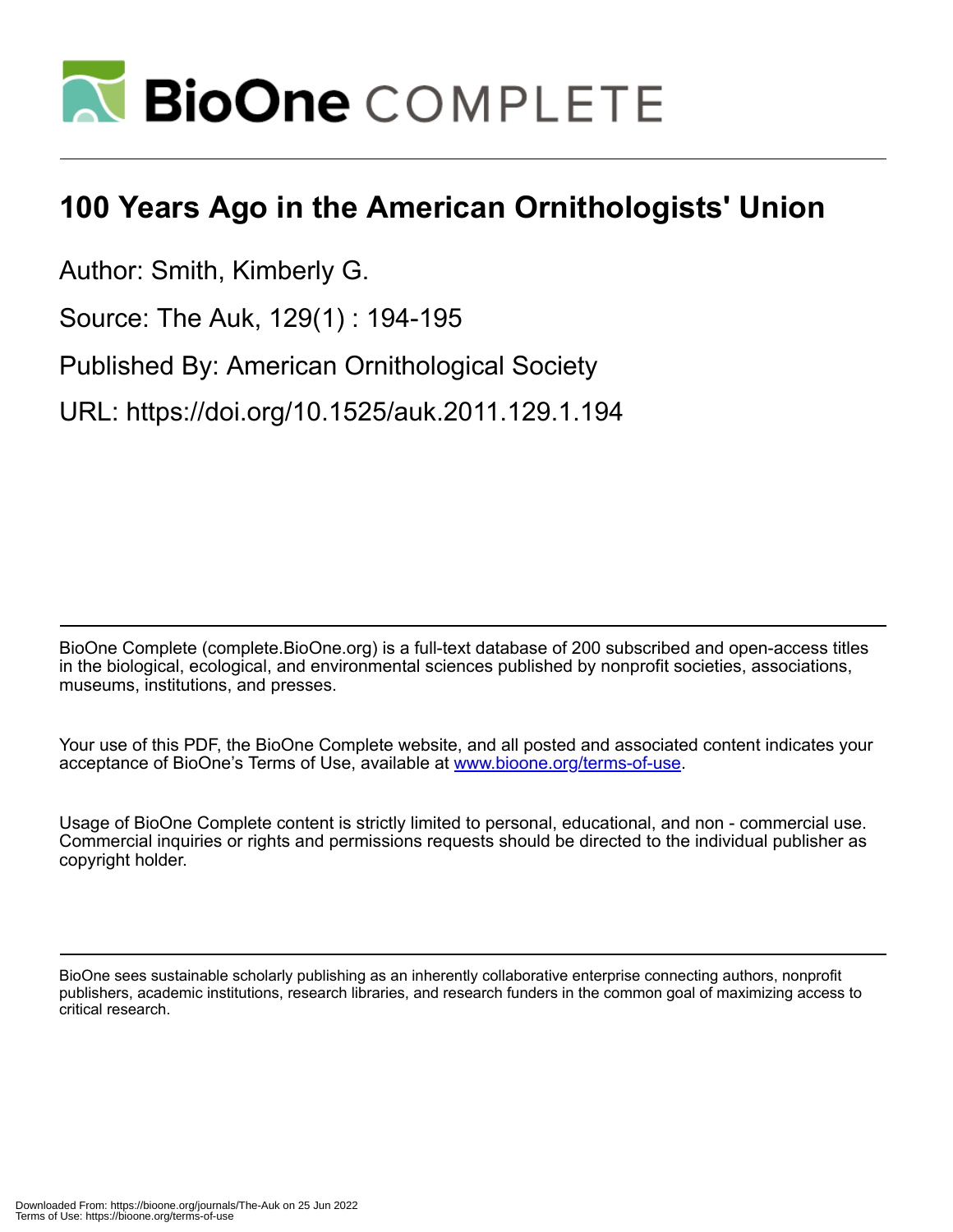

The Auk 129(1):194-195, 2012 © The American Ornithologists' Union, 2012. Printed in USA.

The 30th stated meeting was held in Cambridge, Massachusetts, and the annual business meeting was called to order by President Frank M. Chapman on the night of Monday, 11 November 1912, in "Mr. William Brewster's museum" on Riedesel Avenue. The meeting was attended by 16 Fellows. The membership had increased to 929 individuals, about 40 more than the year before, in six categories: 46 Fellows, 2 Retired Fellows, 16 Honorary Fellows, 59 Corresponding Fellows, 77 Members, and 729 Associates. During the year, the Union lost 66 members: 5 by death, 23 by resignation, and 38 for nonpayment of dues. The report of the Treasurer showed the finances of the Union to be in satisfactory condition. Frank M. Chapman was re-elected President, A. K. Fisher and Henry W. Henshaw continued as Vice-Presidents, John H. Sage entered his 23th year as Secretary, and Jonathan Dwight, Jr., served his ninth year as Treasurer. In addition to those five, the Council consisted of seven elected members and eight ex-presidents.

The five deceased members included two Corresponding Fellows, one Member, and two Associates. One Corresponding Fellow was Alfred Dugès (1826-1912), who died in Mexico on 7 January. Born in France, he moved to Mexico after obtaining a medical degree in 1852. He was an obstetrician and Professor of Natural History at the University of Guanajuato and is remembered mostly for his work in herpetology. At the time of his death, the large Yellow Warbler (Dendroica petechia) found in central Mexico was considered a separate species and was named after him (D. dugesi). The other Corresponding Fellow was Wilhelm August Heinrich Blasius (1845-1912), who died in Brunswick, Germany, on 31 May. Son of a famous naturalist (Johann Heinrich Blasius) and brother of an equally famous ornithologist (Rudolph Blasius), he was Professor of Zoology and Botany at what is today the Technical University Carolo-Wilhelmina at Brunswick and was also director of both the Natural History Museum and the Botanic Garden there. He published widely on a variety of subjects during his career. His most notable work on birds was a monograph on the Great Auk (Pinguinus impennis) published in 1903. Bradford Torrey (1843-1912), made an Associate Member at the first AOU meeting and elected as one of the original Members in 1901, died on 7 October in Santa Barbara, California. A native of Massachusetts, he traveled widely throughout the United States during his life and wrote numerous books and popular essays on natural history and the outdoors, as well as several ornithological notes in The Auk and Condor. Many consider him the thirdbest 19th-century nature writer, behind Henry David Thoreau and John Muir. There is a bird sanctuary named after him in his hometown of Weymouth.

Three Fellows were elected: Edward Howe Forbush (1858-1929), Louis Agassiz Fuertes (1874-1927), and C. William Beebe (1877–1962), surely one of the most distinguished groups ever elected together. M. A. Carriker, Jr. (1879-1965), living at that time in Colombia, was elected a Corresponding Fellow. Both Carriker and Beebe's illustrious careers were discussed in the last issue (128:808-809). Carriker would share the Brewster Medal with W. E. Clyde Todd in 1925 for their book, Birds of the Santa Marta Region, Colombia, published in 1922.

At the time, Forbush was the State Ornithologist for Massachusetts. An avid field biologist early in his career, he became one of the first ornithological bureaucrats, serving as Director of the Division of Ornithology for the State Department of Agriculture from 1920 until 1928, when he turned 70 and faced mandatory retirement from the state. He also served as a Field Agent for New England for the National Association of Audubon Societies (= National Audubon Society) starting in 1907, and was one of the staunchest bird conservationists of his time. Forbush produced three works of outstanding importance: Useful Birds and Their Protection (1907), A History of the Game Birds, Wild-fowl and Shore Birds of Massachusetts and Adjacent States (1912), and the three-volume set Birds of Massachusetts and Other New England States. The first volume appeared in 1925, the second in 1927, and the third was completed by John B. May, who succeeded him as State Ornithologist.

Fuertes was the leading bird illustrator in the United States for nearly three decades. Born and raised in Ithaca, New York, he would spend his entire life there, dying tragically in an automobile crash with a passenger train near Unadilla, New York, on 22 August 1927. A chance meeting with Elliot Coues when the Cornell Glee Club was visiting Washington, D.C., in 1894 led to a deep relationship between the two over the next 5 years, allowing Fuertes to hone his skills as an illustrator. Fuertes was unable to attend the AOU meeting in 1895, but Coues brought about 50 of Fuertes' illustrations to the meeting and the rest, as they say, is history. Guided by Coues, Fuertes began getting commissions before finishing his undergraduate degree at Cornell. He did attend the 1896 AOU meeting and almost every one after that until his death. In his memorial to Fuertes, which runs to 26 pages (45:1-26), his close friend Frank M. Chapman related how the success of annual meetings was typically due to Fuertes, who gave lively comments on oral presentations, often accompanied by a hastily drawn illustration; provided the illustration for the banquet program; and made humorous and sincere speeches after the dinner. Fuertes also had a wonderful ear for bird songs, and his renderings "seemed to bring the birds themselves into the lecture hall" (45:1). Previously (128:199), I suggested

The Auk, Vol. 129, Number 1, pages 194-195. ISSN 0004-8038, electronic ISSN 1938-4254. © 2012 by The American Ornithologists' Union. All rights reserved. Please direct all requests for permission to photocopy or reproduce article content through the University of California Press's Rights and Permissions website, http://www.ucpressjournals. com/reprintInfo.asp. DOI: 10.1525/auk.2011.129.1.194